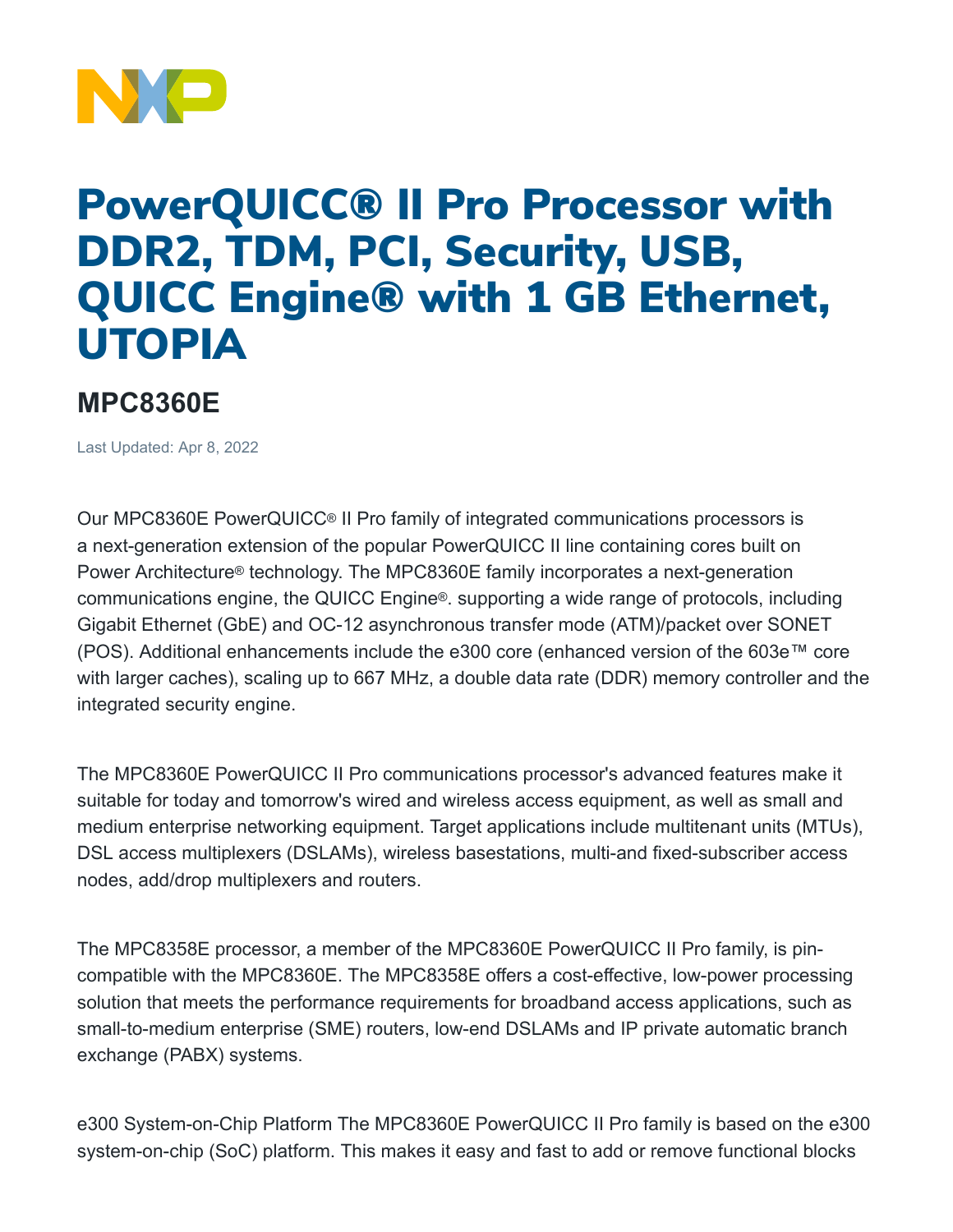and develop additional SoC-based family members for emerging markets. At the heart of the e300 SoC platform is Our e300 core built on Power Architecture technology. The e300 core is an enhanced version of the 603e core used in previous-generation PowerQUICC II processors.

Enhancements include twice as much L1 cache (32 KB data cache and 32 KB instruction cache) with integrated parity checking and other performance-enhancing features. The e300 core is software-compatible with existing 603e core-based products.

Connectivity The MPC8360E processor is designed to support a wide range of communications interfaces, such as MII, RMII, GMII, TBI, RTBI, NMSI, UTOPIA, POS and TDM. The dual 32 bit DDR memory controllers help to ensure high-speed memory access and a local system bus operating up to 133 MHz. Additional system connectivity is supplied by dual UART, dual interintegrated circuit (I²C), dual serial peripheral interface (SPI), PCI interfaces and universal serial bus (USB) interface (USB 2.0 full-/low-speed compatible).

Integrated Security The MPC8360E and MPC8358E processors feature integrated security with the powerful integrated security engine derived from Our security coprocessor product line. Integrated security supports DES, 3DES, MD-5, SHA-1, AES and ARC-4 encryption algorithms, as well as a public key accelerator and an on-chip random number generator. The integrated security engine is capable of single-pass encryption and authentication, as required by IPsec, the IEEE® 802.11i standard and other security protocols.

Typical Applications DSL infrastructure

- DSLAMs
- MTUs

Add/drop multiplexers and digital cross connects Multiservice access nodes (MSAN) Wireless infrastructure

- Base transceiver station (BTS)
- Basestation controller (BSC)
- Radio network controller (RNC)
- Node B

Small and medium enterprise (SME) routers

- Intrusion detection/protection system (IDS/IPS)
- Secure VPN
- Firewall